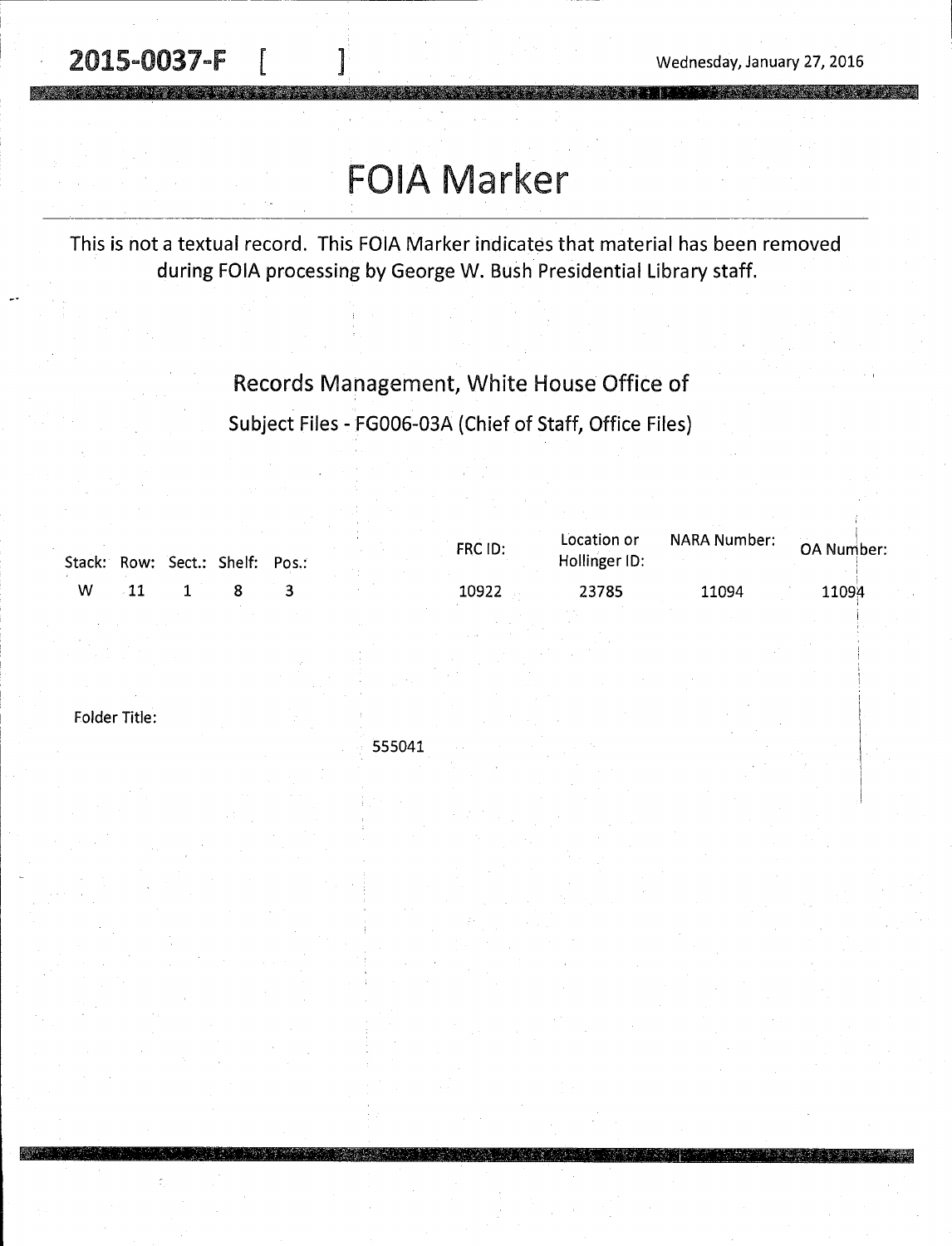xc. Andy Curl<br>555041<br>COOG OSA

/

March 14, 2003

## MEMORANDUM TO: KARL ROVE FROM: SENIOR ADVISOR TO THE PRESIDENT LEZLEE WESTINE **WE STILL A LIKE**

DEPUTY ASSISTANT TO THE PRESIDENT CHAPPERT OF PUBLIC LIAISON

RE:

'.-..

 $\alpha$ Plant Lor married  $\alpha$  if  $\alpha$   $\alpha$   $\alpha$  $\frac{1}{10^{2}}$   $\frac{1}{10^{2}}$ 

#### **PRESIDENTIAL EVENTS**

 $\mathbb{E}$  ).

- 03/10/03 Veterans of Foreign Wars Youth Award Winners in the North Portico
- 03/13/03 St. Patrick's Day Reception
- 03/14/03 Starlight Children's Foundation Photo Opportunity with Samuel Hayman

#### **BRIEFINGS**

- 03/10/03 Regional Brokerage Firms with Steve Friedman (16 participants)
- 03/10/03 Intel Student Photo Opportunity with Vice President Cheney
- 03/11/03 Organization of Chinese Americans. Topic: Asian American Outreach
- 03/11//03 League of United Latin American Citizens Leadership Roundtable. Topics: Civil Rights, Estrada
- 03/11/03 CAPE Members with Jim Towey, Nina Rees, Jay Lefkowitz. Topics: Faith-Baseq Initiative, No Child Left Behind and School Choice in this Year's Budget, AIDS Initiative.
- 03/12/03 US Hispanic Chamber of Commerce. Topics: Small Business, Economy
- 03/12/03 Senior Law 'and Professional Leaders Orthodox Union with Jim Towey, Jay Lefkowitz, and Elliott Abrams. Topics: National Constituency, Relationship between U.S. and Israel, the Faith-Based Initiative, Education Reform, Religious Liberty (125 participants)
- 03/13/03 Republican Women's Federal Forum with Margaret Spellings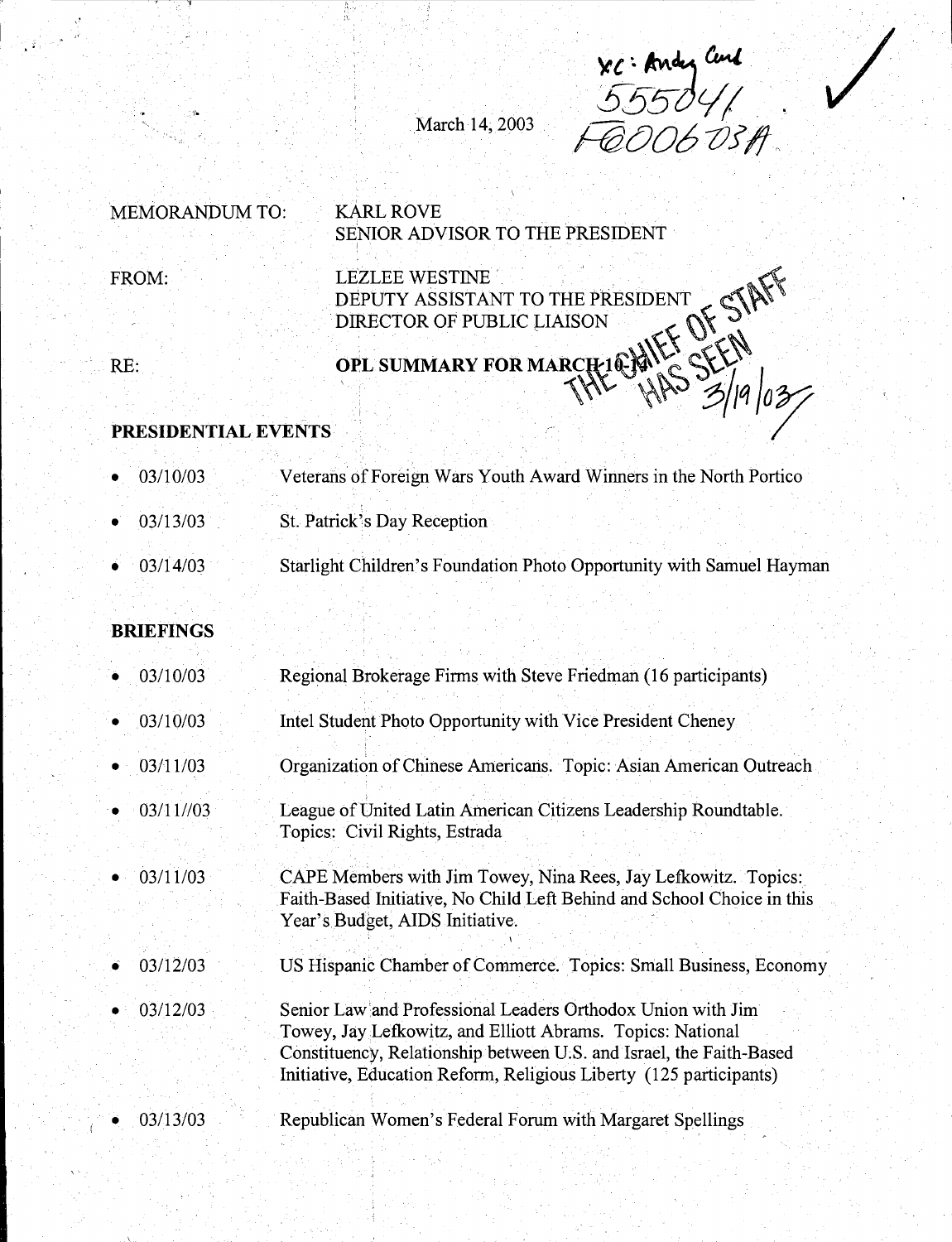| $\bullet$ 03/14/03 | Women's Philanthropy Event with John Bridgeland, Noelia Rodriguez                                                                                                                                                                                                                                               |
|--------------------|-----------------------------------------------------------------------------------------------------------------------------------------------------------------------------------------------------------------------------------------------------------------------------------------------------------------|
| $\bullet$ 03/14/03 | Scholastic Event with Secretary Paige                                                                                                                                                                                                                                                                           |
| 03/13/03           | Chief Executive Officer Forum with Condoleeza Rice, Steve Freidman,<br>Secretary Ridge, Jim Towey. Topics: War on Terror, Economic Stimulus<br>Package, Homeland Security, Faith-Based Initiatives (178 participants)                                                                                           |
| 03/13/03           | State-Based Family Policy Councils, State-Based Think Tanks,<br>Conservative Affiliated Academics with Elliot Abrams, Susan Neely, Jim<br>Kelly, Keith Hennessy. Topics: War on Terror, Homeland Security,<br>Domestic Priorities, Assisting Intergovernmental Affairs, Economic<br>Stimulus (222 participants) |

## **OUTREACH MEETINGS**

| 03/10/03 |  |                                                 |  |  |
|----------|--|-------------------------------------------------|--|--|
|          |  | Food Marketing Institute. Topic: Growth Package |  |  |
|          |  |                                                 |  |  |

- 03/10/03 Traditional Values Coalition
- 03/10/03 Tom Keller, Vice President of Russ Reid International
- 03/10/03 Dr. Wynn, Arkansas Christian Council
- 03/11/03 Gaddi Vasquez, Peace Corp Director
- 03/11/03 Women in Senate and House Annual Board Dinner
- 03/11/03 Entertaihment Leaders with Ken Mehlman (15 participants)
- 03/11/03 Ron Thomas, Michael LaCount, South Carolina Technology
- 03/11/03 Direct Selling Association Topic: President's jobs and growth package ( 40 participants)
- $-03/11/03$ Mobile Machinery Coalition. Topic: Proposed Change in Tax Status for Mobile Machinery (30 participants)
- 03/11/03 Veterans Service Organization (30 participants)
- 03/11/03 Gabe Neville, Chief of Staff for Congressman Joe Pitts
- 03/11/03 Marion Harrison, Chairman of the Free Congress Foundation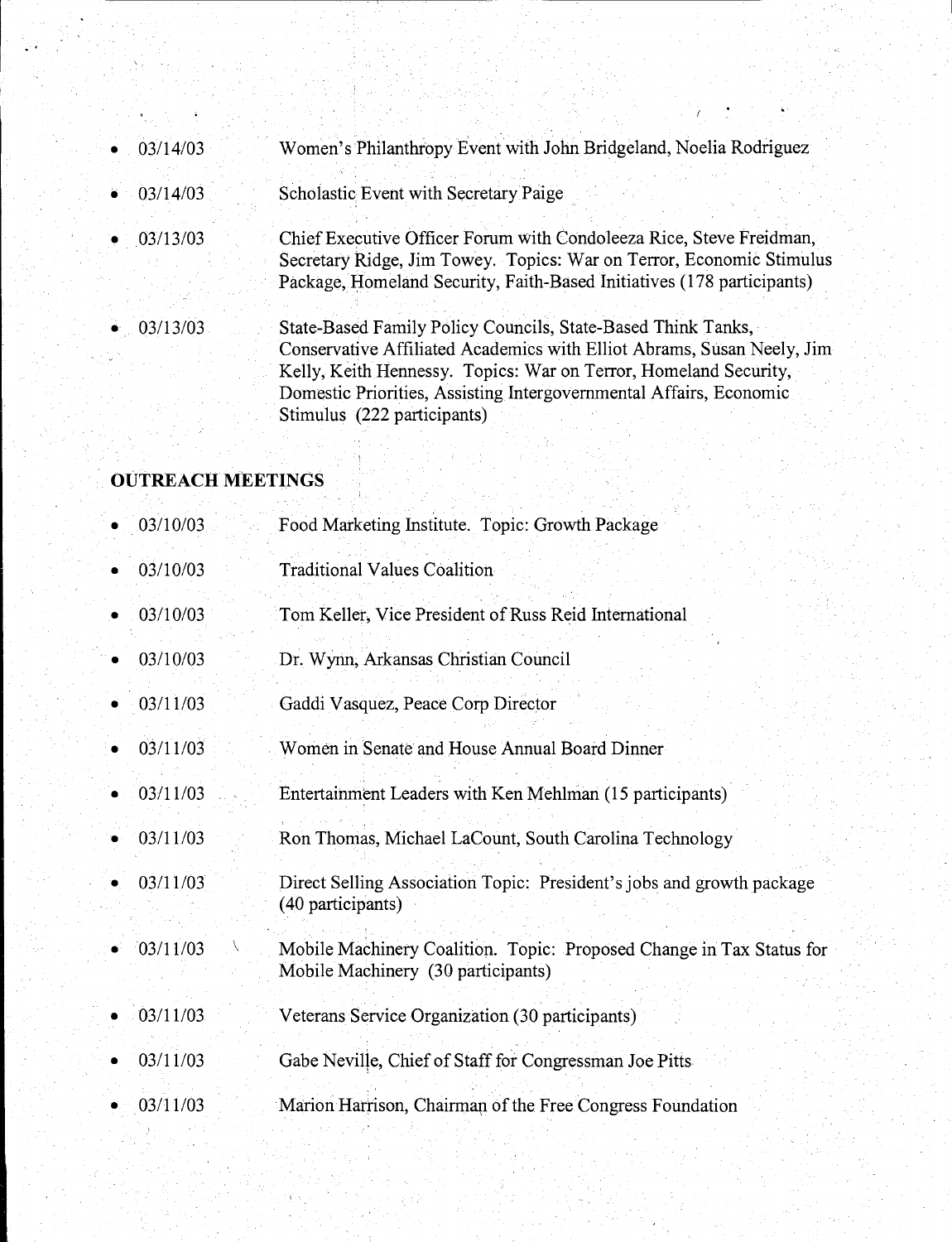| 03/12/03 | Women Policy Inc.                                                                                                            |
|----------|------------------------------------------------------------------------------------------------------------------------------|
| 03/12/03 | Norquist weekly Strategy meeting with Doug Badger (130 participants)                                                         |
| 03/12/03 | Weyrich weekly Strategy Meeting with Doug Badger (150 participants)                                                          |
| 03/12/03 | Cardinal Theodore McCarrick, Archbishop of Washington                                                                        |
| 03/12/03 | Pacific Northwest International Trade Association. Topic: International<br>Trade (8 participants)                            |
| 03/12/03 | Mac McQuiston CEO Forum Dinner with Senator Rick Santorum, Senator<br>Sam Brownback, and Dr. James Dobson (180 participants) |
| 03/13/03 | Diversity Committee, Philadelphia Chamber Commerce /Junior League of<br>Philadelphia. Topic: Women's Event                   |
| 03/13/03 | Tax Relief Coalition Dividend Working Group meeting (25 participants)                                                        |
| 03/13/03 | Curt Smith, President of the Indiana Family Policy Council                                                                   |
| 03/13/03 | Bill Keyes, Vice President of American Studies International                                                                 |
| 03/13/03 | National Association of Scholars (50 participants)                                                                           |
| 03/13/03 | Tom Minnery, Vice President of Focus on the Family                                                                           |
| 03/13/03 | Family Research Center with George Will (750 participants)                                                                   |
| 03/14/03 | Lucas Boyce, Central Missouri State University. Topic: Outreach<br>Opportunities                                             |

## **OUTREACH CONFERENCE CALLS**

- . 03/10/03 Conservative weekly call with Senator Brownback. Topic: Partial Birth Abortion
- $03/11/03$ Education call
- 03/11/03 Small Business call
- 03/12/03 Philadelphia Summit cali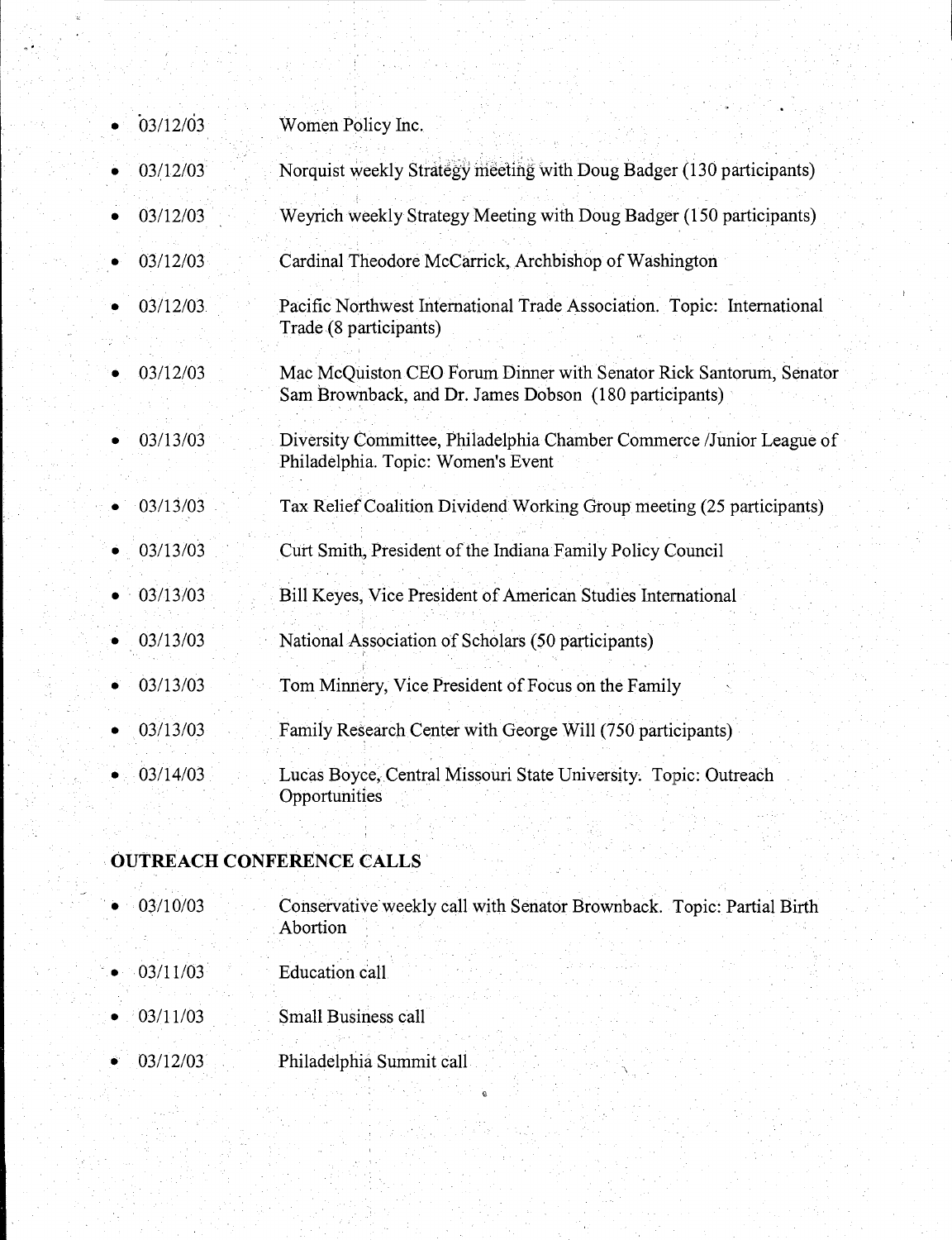- 0 03/13/03 Catholic weekly call with Senator Santorum. Topic: Partial Birth Abortion.
- 03/14/03 African American Leaders weekly call,
- 03/14/03 Medicare Reform call '

#### **OPL STAFF AND OPL-ARRANGED SPEECHES/TRAVEL**

- 03/08/03 Reverend Edward Victor Hill Funeral Service with Director Kay James
- 03/12/03 The Greater Philadelphia Chamber of Commerce Paradigm Award, Philadelphia, Pennsylvania

#### **EMAIL DISTRIBUTIONS\***

- The Week Ahead
	- 300 DC Leaders
- Nominations Sent To The Senate
	- 300 African American Leaders
	- 100 Small Business Leaders
	- 50 Faith Based Leaders
	- 20 African Organization Leaders
	- Press Schedule of the President
	- 300 African American Leaders
	- 100 Small Business Leaders
	- *)* 50 Faith Based Leaders
	- 20 African Organization Leaders
- Message to the Congress of the United States
	- 300 African American Leaders
	- 100 Small Business Leaders
	- 50 Faith Based Leaders
	- 20 African Organization Leaders
	- Text of a letter from the President to the Speaker of the House of Representatives and the Chairman of the Senate Committee on Foreign Relations
	- 300 African American Leaders
	- 100 Small Business Leaders
	- 50 Faith Based Leaders
	- 20 African Organization Leaders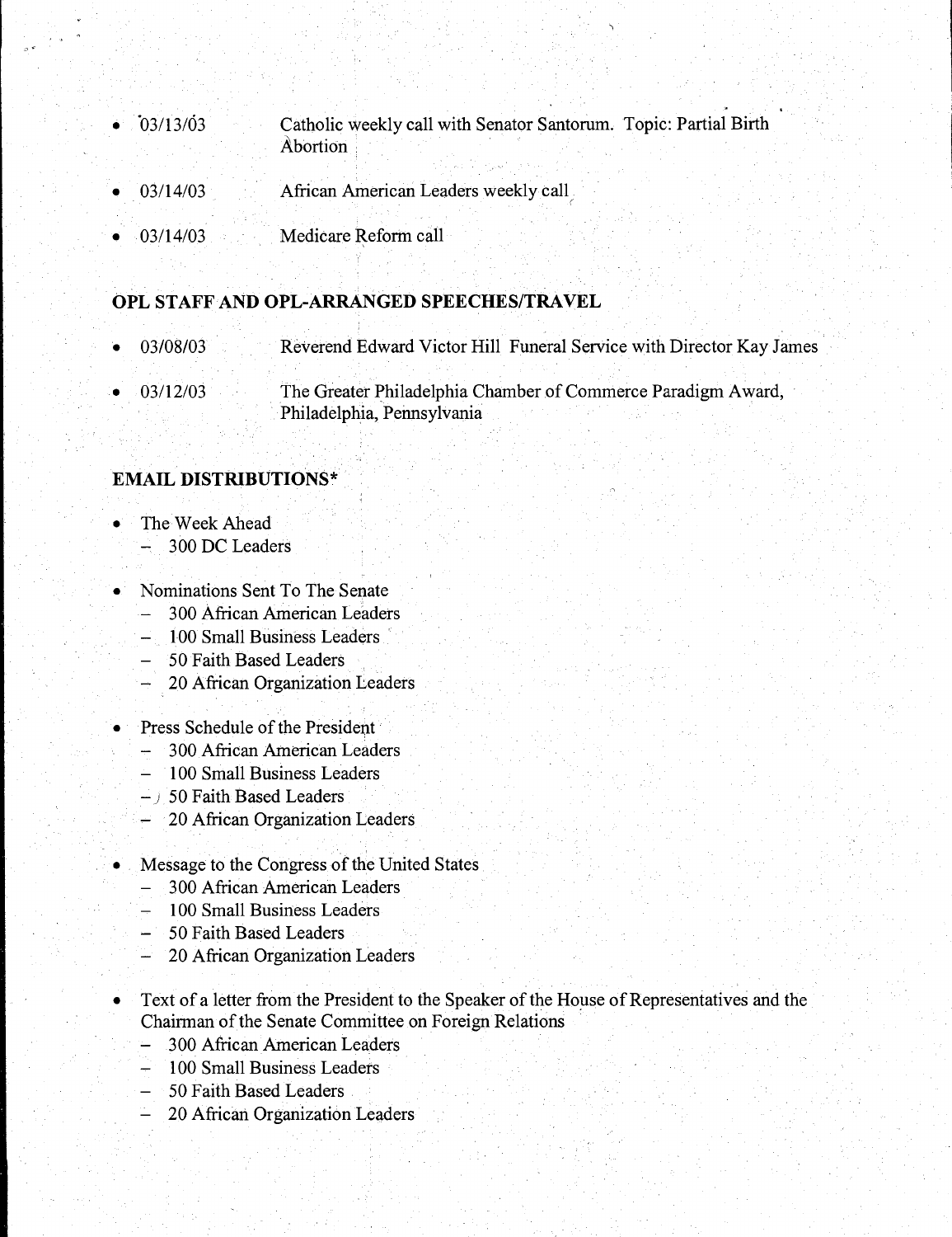- Personnel Announcement
	- 300 African American Leaders
	- 100 Small Business Leaders
	- 50 Faith Based Leaders
	- 20 African Organization Leaders

\*These numbers reflect OPL's direct actions only- this information is then distributed widely amongst the various communities

#### **PRESIDENTIAL VIDEOS/PROCLAMATIONS/MESSAGES/ PHOTOS/ TOURS**

- Video: Focus on the Family Spring Video
- Message: Public Service Recognition Week
- Message: St. Patrick's Day
- Message: High O'Brian Youth Leadership Development Seminary
- Message: 2003 Jewish Sports Hall of Fame Induction Ceremony
- Message: Goodwill Industries Week
- Message: Boys' Town of Italy Ball of the Year ·
- Message: 35th Annual Dove Awards
- Message: National Alliance to End Homelessness
- Message: National Forum for Black Public Administrators
- Message: 11<sup>th</sup> Annual Gala of the John F. Kennedy Center for the Performing Arts
- Message: 225<sup>th</sup> Anniversary of the First Company Governor's Horse Guards of Avon, Connecticut
- Message: 25<sup>th</sup> Anniversary of the Partnership of the Bay Beach Wildlife Sanctuary and The Friends of the Bay Wildlife Sanctuary